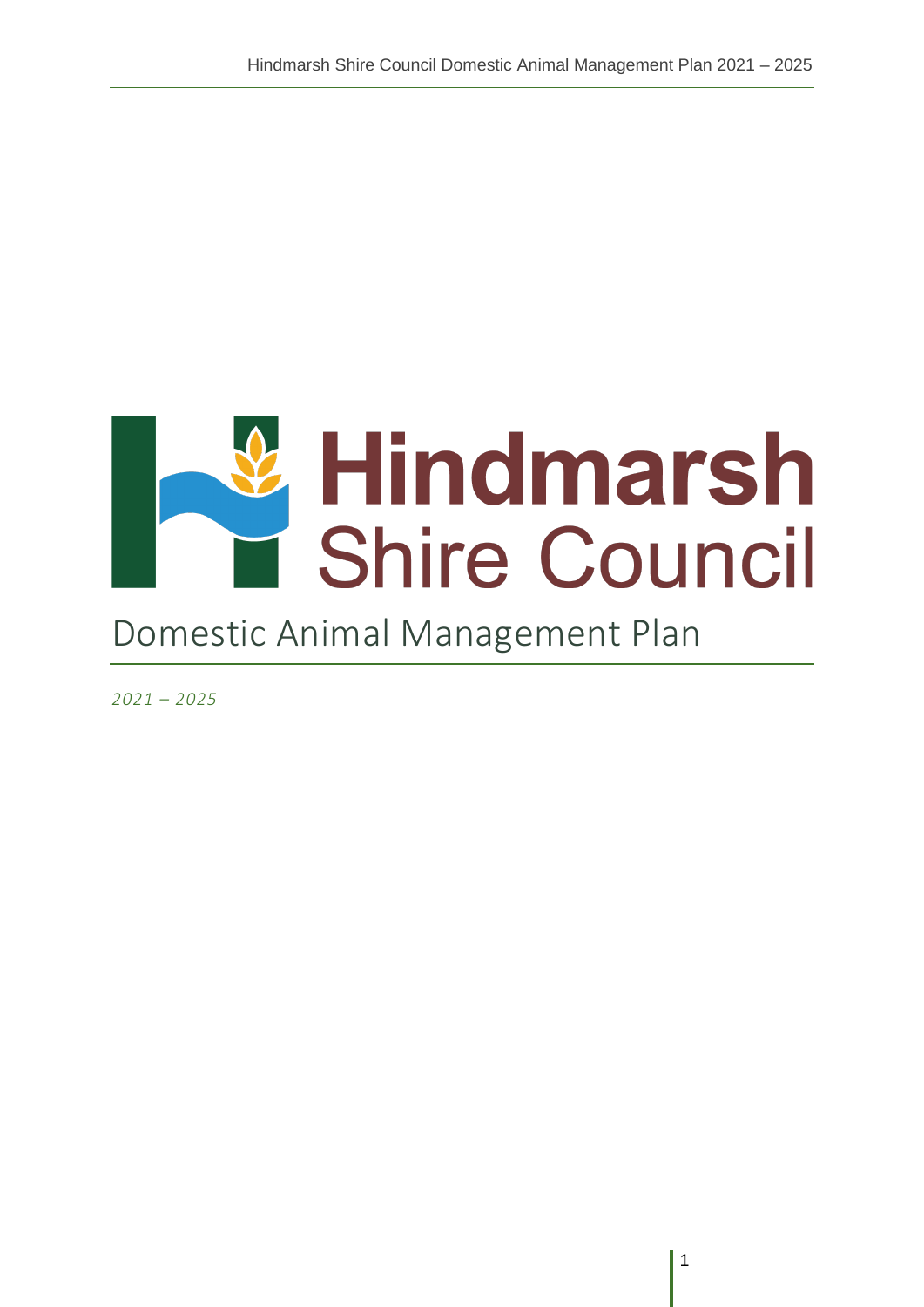# **1 INTRODUCTION**

#### **1.1 Purpose of Domestic Animal Management Plan**

The Domestic Animals Act 1994 (the Act) requires council to prepare a Domestic Animal Management Plan (**plan**) every four years.

The plan must set out a method for evaluating whether the animal management services provided by council are adequate to give effect to requirements of the Act and the Domestic Animal Regulations 2015.

The plan must also outline programs for the training of authorised officers along with programs, services and strategies to:

- ensure that people comply with the Act, the regulations and any related legislation; and
- minimise the risk of attacks by dogs on people and animals; and
- address any over-population and high euthanasia rates for dogs and cats; and
- encourage the registration and identification of dogs and cats; and
- minimise the potential for dogs and cats to create a nuisance; and
- effectively identify all dangerous dogs, menacing dogs and restricted breed dogs in that district and to ensure that those dogs are kept in compliance with this Act and the regulations; and
- provide for the review of existing orders made under this Act and local laws that relate to the Council's municipal district with a view to determining whether further orders or local laws dealing with the management of dogs and cats in the municipal district are desirable; and
- provide for the review of any other matters related to the management of dogs and cats in the Council's municipal district that it thinks necessary; and
- provide for the periodic evaluation of any program, service, strategy or review outlined under the plan.

Council is also required to review and where appropriate amend the plan and publish an evaluation of the implementation of the plan in the Council annual report.

#### **1.2 Process applied in developing the plan**

This plan has been developed in reference to the relevant legislation and regulations and Council's Domestic Animal Management Plan 2017 – 2021.

Council made the draft plan available to the Hindmarsh community, inviting submissions, from 5 August 2021 until 6 September 2021.

Council did not receive any submissions from the community.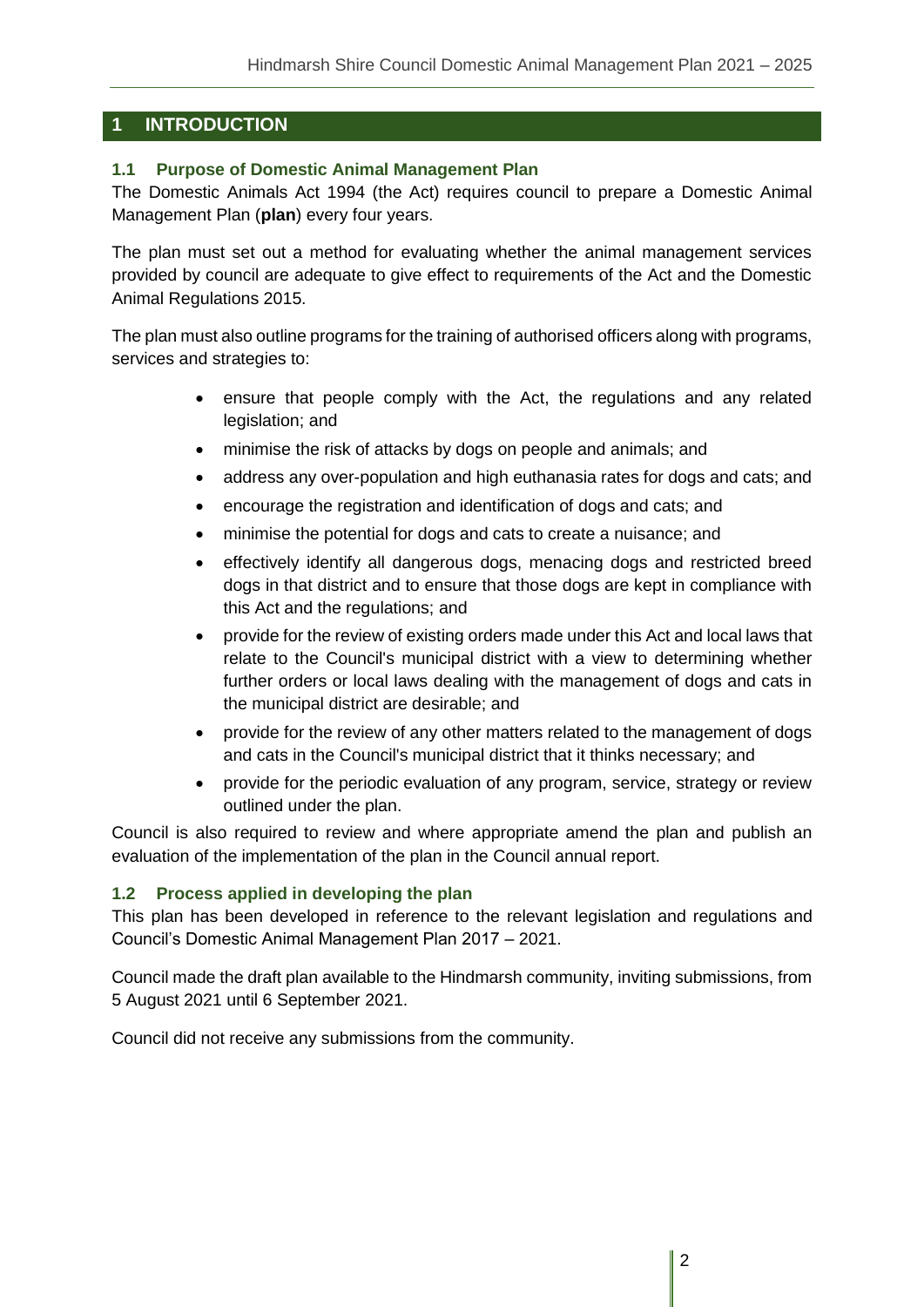# **1.3 Overarching objectives**

The overarching objectives of this plan are to:



- *1. Promote and encourage responsible pet ownership in the Hindmarsh Shire Community*
- *2. Contribute to the health and wellbeing of pets and people in the Hindmarsh Shire Community*
- *3. Reduce domestic animal nuisance issues and dog attacks*

The Plan is based on the follow strategic directions for the delivery of Council's animal management services:

- Training of authorised officers
- Promoting and educating people about responsible pet ownership
- Addressing over population
- Registration and identification
- Nuisance
- Dog attacks
- Dangerous, menacing and restricted dogs
- Domestic animal businesses

#### **1.4 Demographic and profile of Shire**

The Shire of Hindmarsh is located in the Wimmera Region halfway between Melbourne and Adelaide and comprises 7,500 square kilometers and a population of 5,700. Our four main towns (Dimboola, Jeparit, Nhill and Rainbow) are attractive and have a rich history dating back to the 19th century. The shire shares its boundaries with West Wimmera Shire Council, Yarriambiack Shire Council, Horsham Rural City Council and Mildura Rural City Council.

Recent years have seen an increase in residents from a culturally and linguistically diverse background, particularly in Nhill. Approximately 180 Karen have made their home in Nhill since Luv-a-duck initiated employment of five migrants in 2010.

On census night 2016, there were 2,848 males and 2,872 females in the Shire. There were 82 people of indigenous origin. The median age in Hindmarsh is 50 years compared with Australia's median of 38 years.

83.5% stated that they were Australian-born, compared to 8.2% born elsewhere. English was the only language spoken in 88.0% of homes, compared to 5.4% other languages of which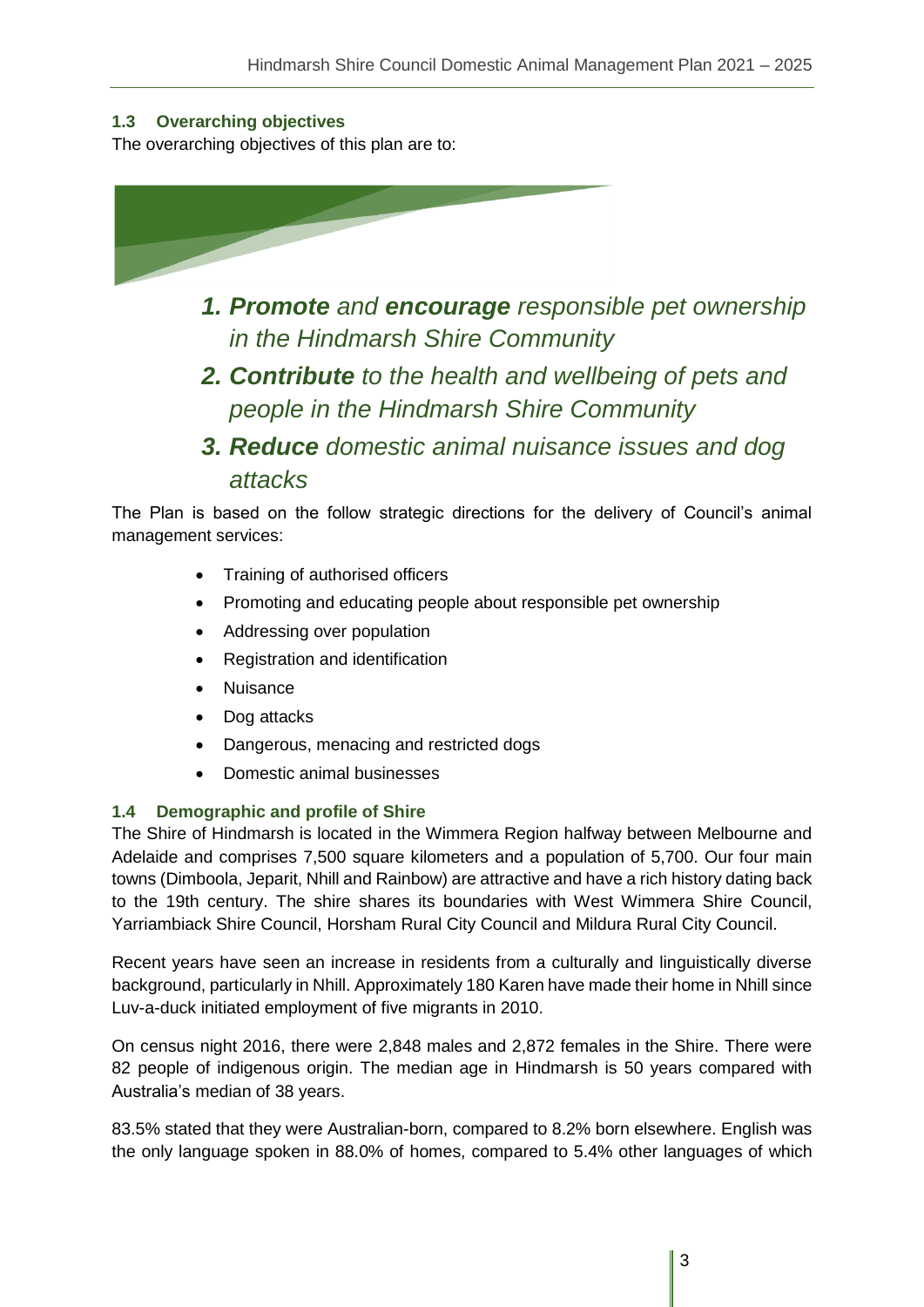the most common were Karen (2.4% or 140 people), Malayalam (0.5%), Filipino, Dutch and German (all 0.2%).

#### **1.5 Context and current situation**

Description of current animal management and responsible pet ownership programs and services.

| <b>Programs / service</b>                                 | <b>Service level</b>                                                                                              |
|-----------------------------------------------------------|-------------------------------------------------------------------------------------------------------------------|
| Identification and registration                           | Approximately 1,500 dogs and cats<br>registered each year                                                         |
| Identification and registration - door knock<br>campaigns | Hindmarsh Shire Council conducts a<br>doorknocking campaign to identify animals<br>that have not been registered. |
| Domestic animal complaints                                | A response will be provided within 2 days                                                                         |
| Dangerous dog complaints                                  | Same day response                                                                                                 |
| <b>Routine street patrols</b>                             | Council routinely patrols the streets in Nhill,<br>Jeparit, Rainbow and Dimboola                                  |
| Pound                                                     | Council has a domestic animal pound                                                                               |
| After hours emergency service                             | Council provides after hours emergency<br>service 24/7.                                                           |

#### **1.6 Domestic animal statistics**

|                                  | 2017/2018  | 2018/2019  | 2019/2020  |
|----------------------------------|------------|------------|------------|
| Dogs registered                  | 1189       | 1187       | 1012       |
| Cats registered                  | 420        | 402        | 366        |
| Dogs impounded                   | 35         | 17         | 21         |
| Dogs euthanised                  | 2%         | $0\%$      | 9%         |
| Cats impounded                   | 98         | 152        | 67         |
| Cats euthanised                  | 86%        | 85%        | 37%        |
| Number of declared dogs          | 1 menacing | 1 menacing | 1 menacing |
| Number of animals seized /       | 133        | 152        | 88         |
| surrendered                      |            |            |            |
| <b>Number of prosecutions</b>    | 0          | $\Omega$   |            |
| Number of complaints relating to | 297        | 351        | 397        |
| dogs and cats                    |            |            |            |

# **2 TRAINING OF AUTHORISED OFFICERS**

Local Laws Officers undertake training to ensure they comply with all requirements as per their position description. This section of the plan outlines the programs for the training of local law officers to ensure that they can properly administer and enforce the requirements of this Act in the Council's municipal district.

#### **2.1 Context and current situation**

All Animal Management Officers receive ongoing on the job training and are encouraged to have or attain the Certificate IV in Animal Control and Regulation. Council's annual performance reviews include a review of the staff members' skills and training undertaken in the last year.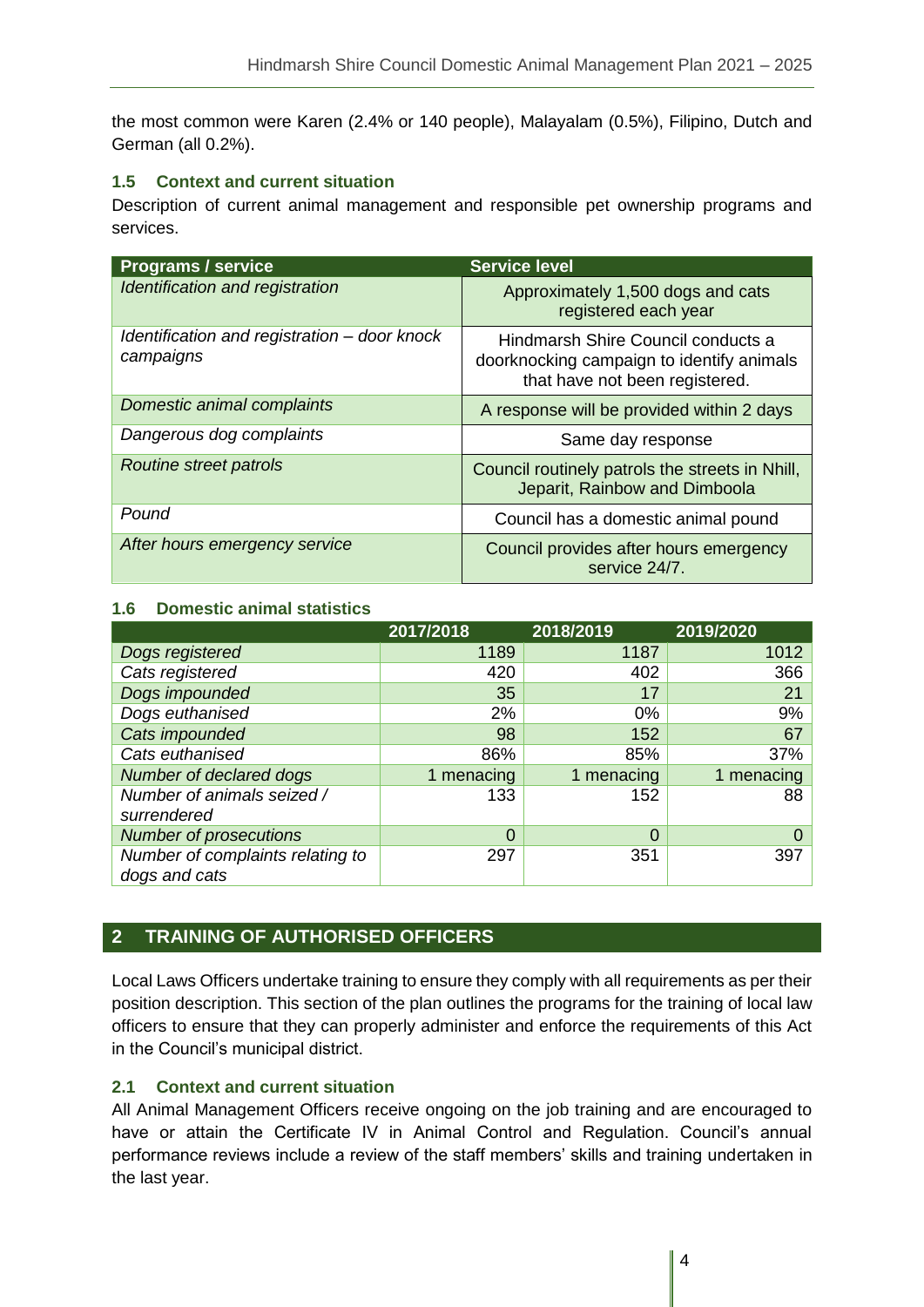Council currently has **two full time local laws officers** whose responsibilities include enforcing a wide range of legislation. Domestic animal management services form only a part of each role.

#### 2.1.1 Organisational structure



#### **2.2 Our plans**

*Objective 1: develop a training plan that clearly identifies minimum training requirements and any additional training opportunities that should be undertaken* 

| by animal management officers.                                                                       |                                                                                  |                   |             |
|------------------------------------------------------------------------------------------------------|----------------------------------------------------------------------------------|-------------------|-------------|
| <b>ACTION</b>                                                                                        | <b>EVALUATION</b>                                                                | <b>WHO</b>        | <b>WHEN</b> |
| Identify minimum training<br>requirements for Council's<br>Animal Management staff                   | Training Plan for Council's<br>Animal Management staff<br>finalised and approved | <b>HR</b>         | 2021/2022   |
| Review staff qualifications                                                                          | Staff have the relevant<br>training                                              | HR.               | Annual      |
| Identify additional training<br>opportunities by consulting<br>with relevant staff and<br>management | Annual performance<br>reviews include review of<br>skills                        | Management<br>HR. | Annual      |

**Objective 2:** *Council will encourage officers to undergo further study to obtain higher animal management, welfare qualifications and, where practical, to attend relevant conferences and seminars.*

| <b>ACTION</b>                | <b>EVALUATION</b>             | <b>WHO</b>        | <b>WHEN</b> |
|------------------------------|-------------------------------|-------------------|-------------|
| Identify additional training | Annually review what          | Management Annual |             |
| opportunities eg,            | training officers undertook   | HR.               |             |
| prosecutions training,       | that was in addition to their |                   |             |
| conflict management,         | minimum requirements.         |                   |             |
| communication / education    | Meet the objective of         |                   |             |
| technique, networking        | providing at least 2          |                   |             |
| opportunities and            | additional training           |                   |             |
| conferences                  | opportunities annually.       |                   |             |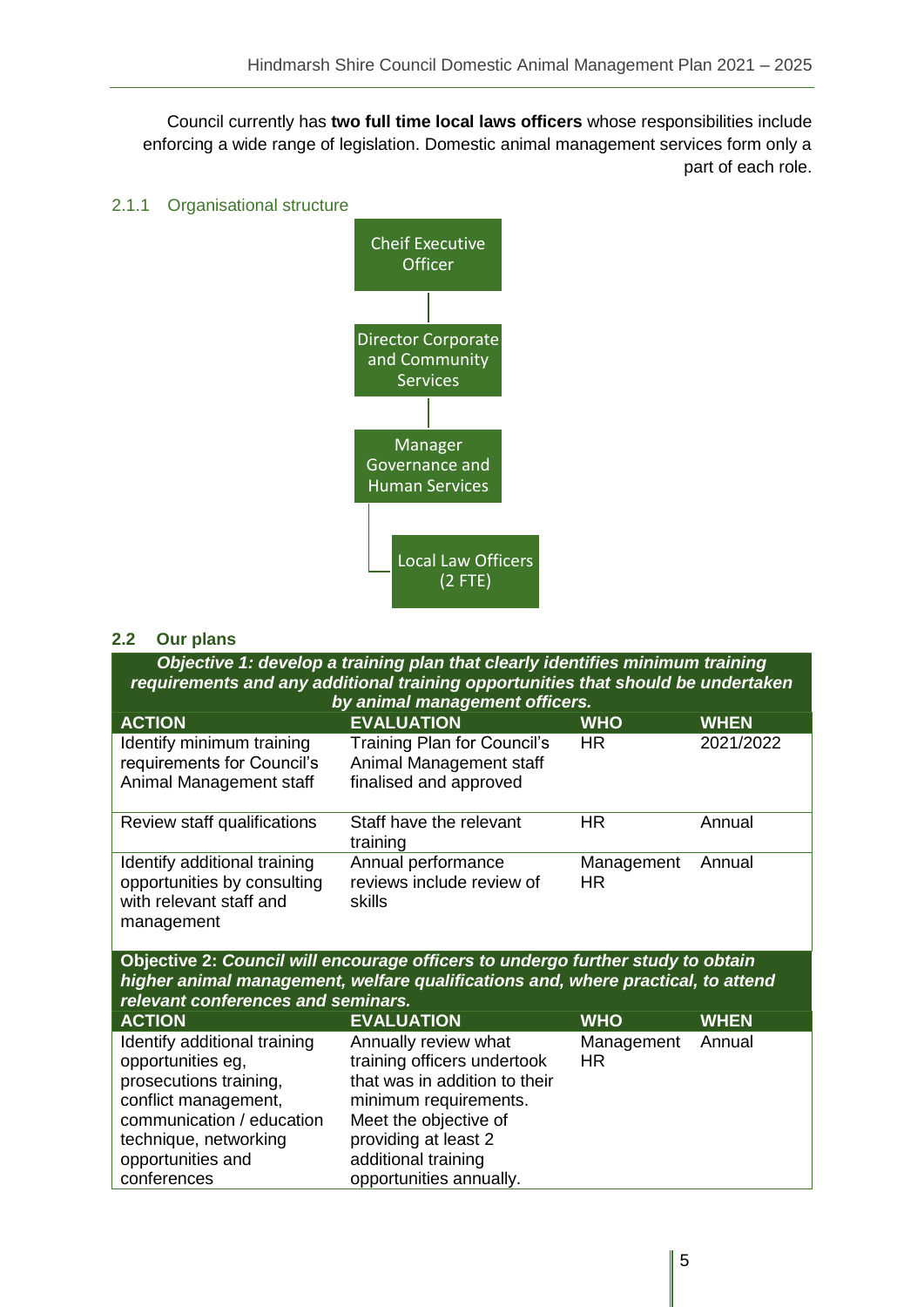# **3 PROGRAMS TO PROMOTE AND ENCOURAGE RESPONSIBLE PET OWNERSHIP AND COMPLIANCE WITH LEGISLATION**

Council plays an important leadership role in supporting and promoting responsible pet ownership. This section outlines how Council promotes and encourages responsible pet ownership and compliance with legislation.

# **3.1 Context and current situation**

Council provides information to pet owners within the Shire to encourage responsible pet ownership. Council also makes use of social media and newsletters to promote and encourage responsible pet ownership and compliance with legislation. Council provides information packs to all educational facilities and community groups to encourage the education of Responsible Pet Ownership for Children, which will focus on the following priorities:

- Registration and microchipping of dogs and cats;
- Desexing of dogs and cats; and
- Confinement of dogs and cats. Council will annually undertake regular doorknocks to identify unregistered dogs and cats.

#### **3.2 Our Orders, Local Laws, Council Policies and Procedures**

Council's Municipal Local Law provides that a person must obtain a permit if they wish to keep more than:

- Two (2) dogs over three (3) months of age; or
- Two (2) cats over three (3) months of age; or
- Two (2) dogs over three (3) months of age and two (2) cats over three (3) months of age.

Council's Municipal Local Law also provides that it is an offence for a dog or cat to roam at large between dusk and dawn in a residential area.

Both provisions are in place to encourage responsible pet ownership.

Council has an Enforcement Policy in place which guides Council's approach in enforcement action.

#### **3.3 Our plan**

| Objective 1: Reduce the number of pecuniary compliance actions by educating the<br>community about their legislative obligations. |                                                                           |                              |                      |
|-----------------------------------------------------------------------------------------------------------------------------------|---------------------------------------------------------------------------|------------------------------|----------------------|
| <b>ACTION</b>                                                                                                                     | <b>EVALUATION</b>                                                         | <b>WHO</b>                   | <b>WHEN</b>          |
| Develop engaging fact<br>sheets and web content<br>regarding legislative<br>obligations.                                          | Reduce infringements<br>issued                                            | Management                   | <b>March 2022</b>    |
|                                                                                                                                   | Objective 2: promote 'Safe Cat, Safe Wildlife' messaging among residents. |                              |                      |
| <b>ACTION</b>                                                                                                                     | <b>EVALUATION</b>                                                         | <b>WHO</b>                   | <b>WHEN</b>          |
| Circulate safe Cat, Safe<br>Wildlife education material<br>throughout municipality<br>(Find out more:<br>www.safecat.org.au)      | Less reports of<br>wandering/nuisance cats<br>per annum                   | Local Law<br><b>Officers</b> | Annually in<br>March |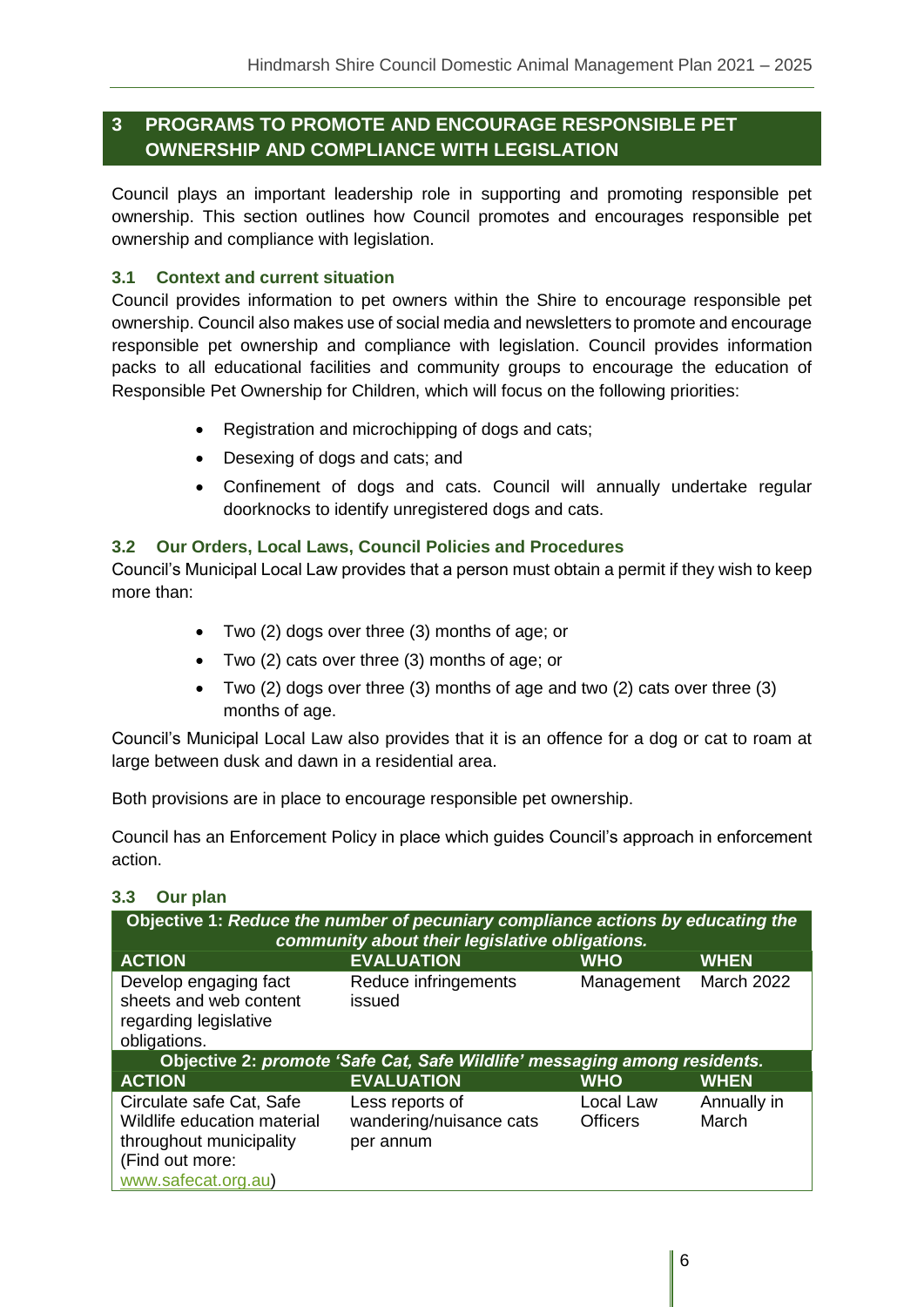# **4 PROGRAMS TO ADDRESS OVER POPULATION RATES AND ANY HIGH EUTHANISIA RATES**

This section outlines how Council addresses over population and high euthanasia rates in dogs and cats.

#### **4.1 Context and current situation**

Council's pound and euthanasia policies are guided by the *Domestic Animal Act* 1994. Council operates under its own pound and policies and procedures in accordance with the *Domestic Animals Act* 1994 and code of practice for shelters and pounds.

Council's Municipal Local Law provides that a person must obtain a permit if they wish to keep more than:

- Two (2) dogs over three (3) months of age; or
- Two (2) cats over three (3) months of age; or
- Two (2) dogs over three (3) months of age and two (2) cats over three (3) months of age.

Council has cat cages which can be hired out to community members to assist with trapping nuisance cats.

Council currently undertakes the following compliance activities in support of increasing registration and reducing euthanasia rates:

- Renewal follow-ups for registration and identification for domestic dogs and cats;
- Vehicle patrols:
- Nuisance complaint response;
- Compulsory registration of animal released from the pound;
- Enforcement where required.

| <b>Euthanasia Rates</b>               |    |     |  |  |
|---------------------------------------|----|-----|--|--|
| 2018/2019<br>2017/2018<br>  2019/2020 |    |     |  |  |
| Dogs euthanised                       |    |     |  |  |
| <b>Cats euthanised</b>                | 85 | 129 |  |  |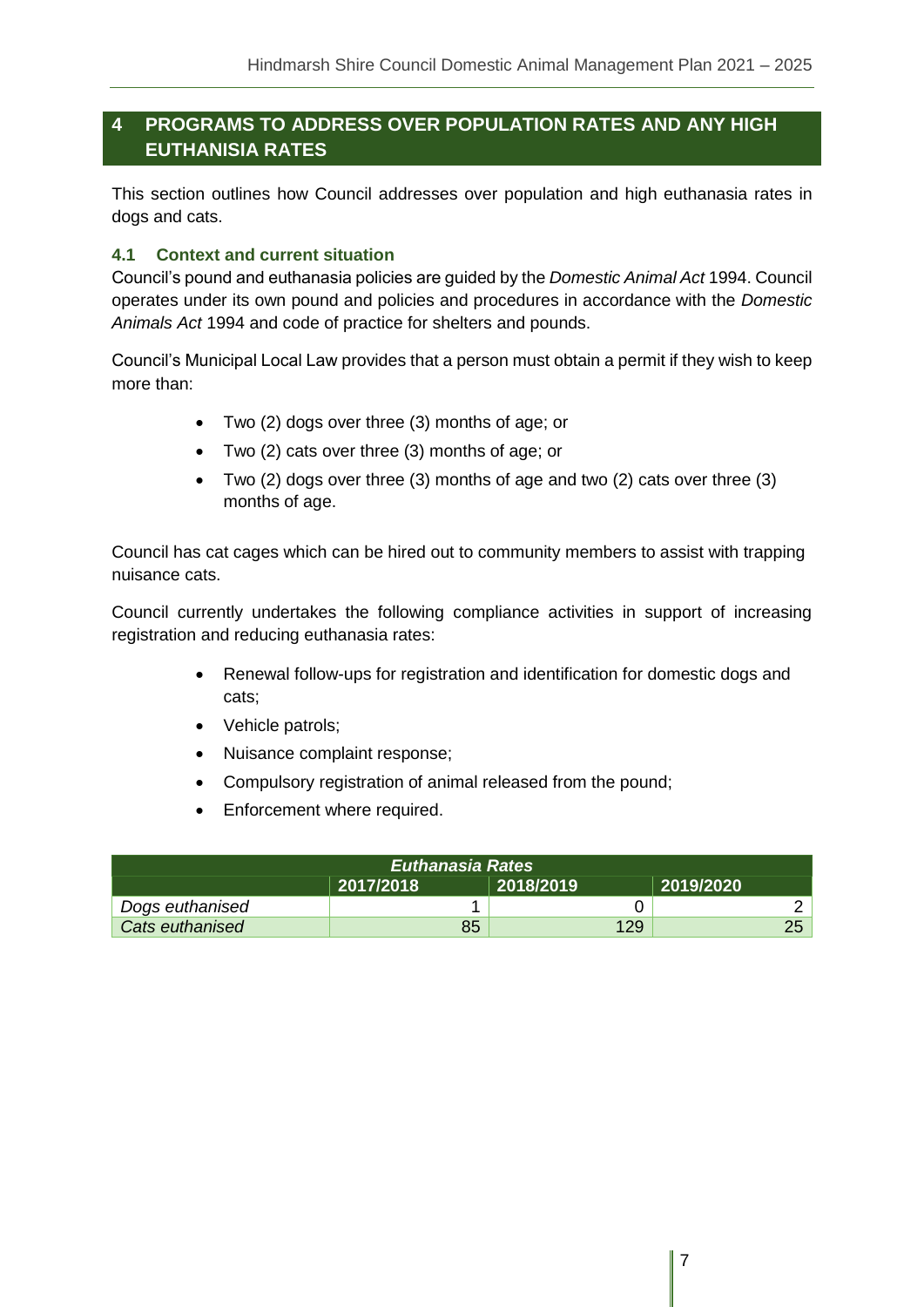| 4.2<br><b>Our Plan</b>                          |                                                                                     |                              |             |  |
|-------------------------------------------------|-------------------------------------------------------------------------------------|------------------------------|-------------|--|
|                                                 | Objective 1: To provide readily accessible information to the public in relation to |                              |             |  |
| overpopulation and high euthanasia rates        |                                                                                     |                              |             |  |
| <b>ACTION</b>                                   | <b>EVALUATION</b>                                                                   | <b>WHO</b>                   | <b>WHEN</b> |  |
| Promote confinement of                          | Promote compliance and                                                              | Local Law<br><b>Officers</b> | Ongoing     |  |
| animals to owner's<br>premises to prevent stray | the importance of<br>registration                                                   |                              |             |  |
| cats and dogs and possible                      |                                                                                     |                              |             |  |
| euthanasia if the animal is                     |                                                                                     |                              |             |  |
| not microchipped and                            |                                                                                     |                              |             |  |
| registered.                                     |                                                                                     |                              |             |  |
| Circulate safe Cat, Safe                        | Less reports of                                                                     | Local Law                    | Annually in |  |
| Wildlife education material                     | wandering/nuisance cats                                                             | <b>Officers</b>              | March       |  |
| throughout municipality                         | per annum                                                                           |                              |             |  |
| (Find out more:                                 |                                                                                     |                              |             |  |
| www.safecat.org.au)                             | Objective 2: Reduce the number of cats and dogs euthanised                          |                              |             |  |
| <b>ACTION</b>                                   | <b>EVALUATION</b>                                                                   | <b>WHO</b>                   | <b>WHEN</b> |  |
| Investigation of the                            | This can be evaluated                                                               | Manager                      | March 2022  |  |
| suitability of entering into                    | against figures for                                                                 |                              |             |  |
| section 84Y agreements                          | euthanasia after the                                                                |                              |             |  |
| with animal welfare, re-                        | program is up and running.                                                          |                              |             |  |
| housing and adoption                            |                                                                                     |                              |             |  |
| groups. A section 84Y                           |                                                                                     |                              |             |  |
| agreement can allow for a                       |                                                                                     |                              |             |  |
| person or body to seize,                        |                                                                                     |                              |             |  |
| retain or dispose of cats or<br>dogs.           |                                                                                     |                              |             |  |
|                                                 |                                                                                     |                              |             |  |
|                                                 | Objective 3: Apply for government grant funding to support delivery of a low cost   |                              |             |  |
|                                                 | (or free) cat desexing program.                                                     |                              |             |  |
| <b>ACTION</b>                                   | <b>EVALUATION</b>                                                                   | <b>WHO</b>                   | <b>WHEN</b> |  |
| Complete and lodge a grant                      | Number of cats desexed by                                                           | Manager                      | March 2022  |  |
| application to run a low-cost                   | the end of the desexing                                                             |                              |             |  |
| desexing program to<br>support disadvantaged    | program.                                                                            |                              |             |  |
| Victorian families within our                   |                                                                                     |                              |             |  |
| municipality.                                   |                                                                                     |                              |             |  |
|                                                 |                                                                                     |                              |             |  |

# **5 REGISTRATION AND IDENTIFICATION**

Registration and identification of domestic animals is considered to be a core task for animal management. It is the basis for distinguishing between owned and unowned animals, returning lost pets to their owners, identifying offending animals etcetera. This section of the plan outlines the programs services and strategies to encourage the registration and identification of dogs and cats.

All newly registered dogs and cats now need to be microchipped before they can be registered. Council recognises that this is difficult in isolated areas with few veterinarians.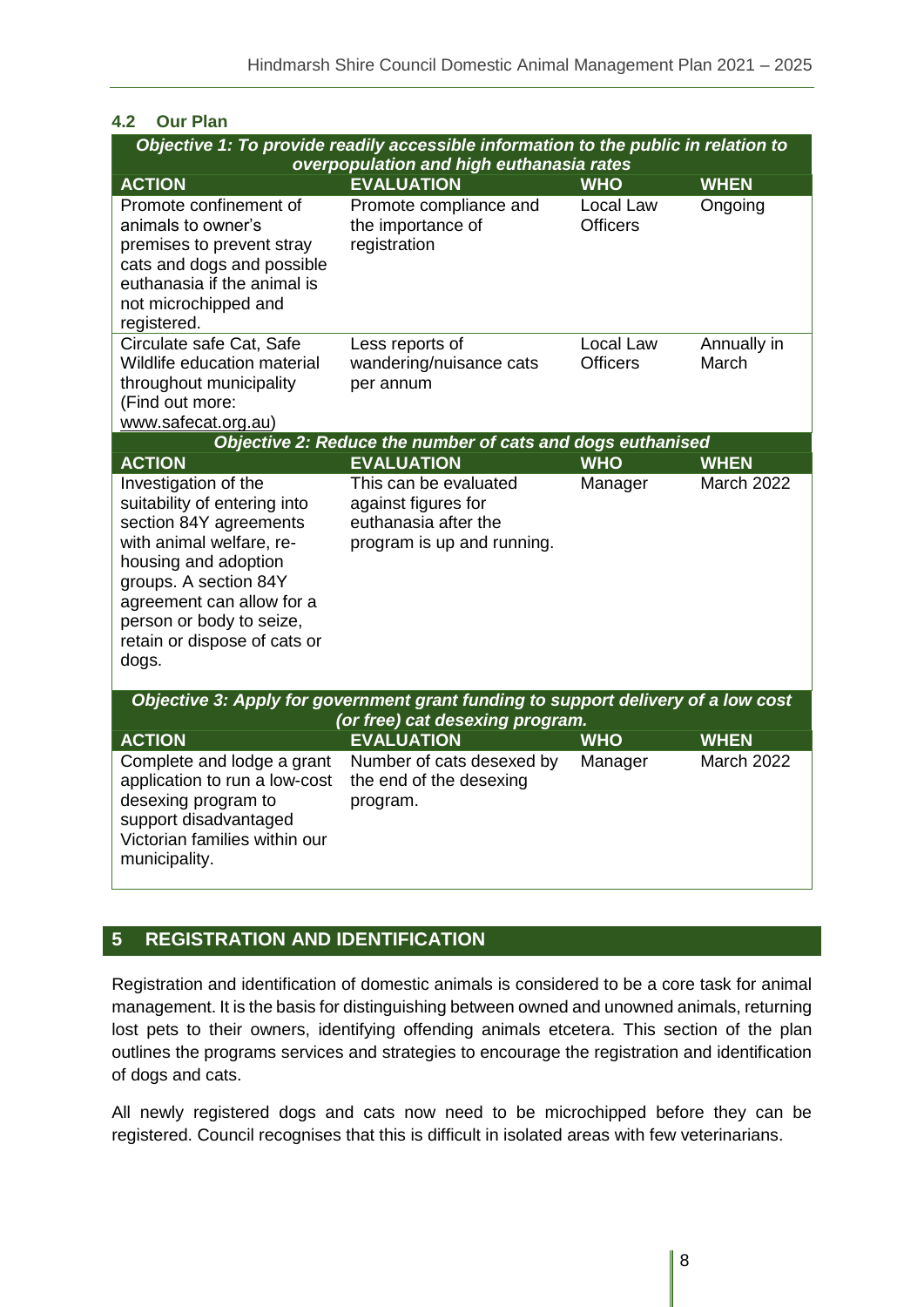# **5.1 Context and current situation**

Hindmarsh Shire Council's current identification and registration activities include:

- Publishing regular articles in Council's community newsletter and social media promoting the need for residents to register their pets and to keep their pets contained to their property.
- Increased application of Infringement Notices to owners of unregistered animals.
- Providing a 'free ride home' for registered dogs found wandering at large and not causing a nuisance provided it is not a repeat offence or an ongoing concern.
- Conducting door knocking campaigns to identify unregistered pets.

|                 | 2017/2018 | 2018/2019 | 2019/2020 |
|-----------------|-----------|-----------|-----------|
| Dogs registered | 1189      | 1187      | 1017      |
| Cats registered | 420       | 402       | 366       |

# **5.2 Our Orders, Local Laws and Policies**

Council has no Orders or Local Laws relevant to the registration of cats and dogs, however, Council's Municipal Local Law does require a person to have an excess animal permit if they have more than two dogs or two cats (or a combination of both). Council's main controls relating to registration of animals come from the *Domestic Animal Act 1994.* Council currently provides:

- Registration and identification for dogs and cats, including renewal and followups and doorknocks;
- Registration and identification of dangerous, menacing and restricted breed dogs;
- Regular animal registration updates via our website and social media.

Council's current compliance activities are:

- Issuing registration notices annually;
- Following up non-renewals with phone calls and door knocks;
- Conducting random door knocking each year to check for unregistered cats and dogs
- Requiring that all seized and impounded animals are registered and microchipped prior to their release;
- Patrolling public places, such as streets, reserves and parks to check that dogs are registered;
- Issuing notices to comply, infringements where required and prosecution of owners with unregistered dogs and cats.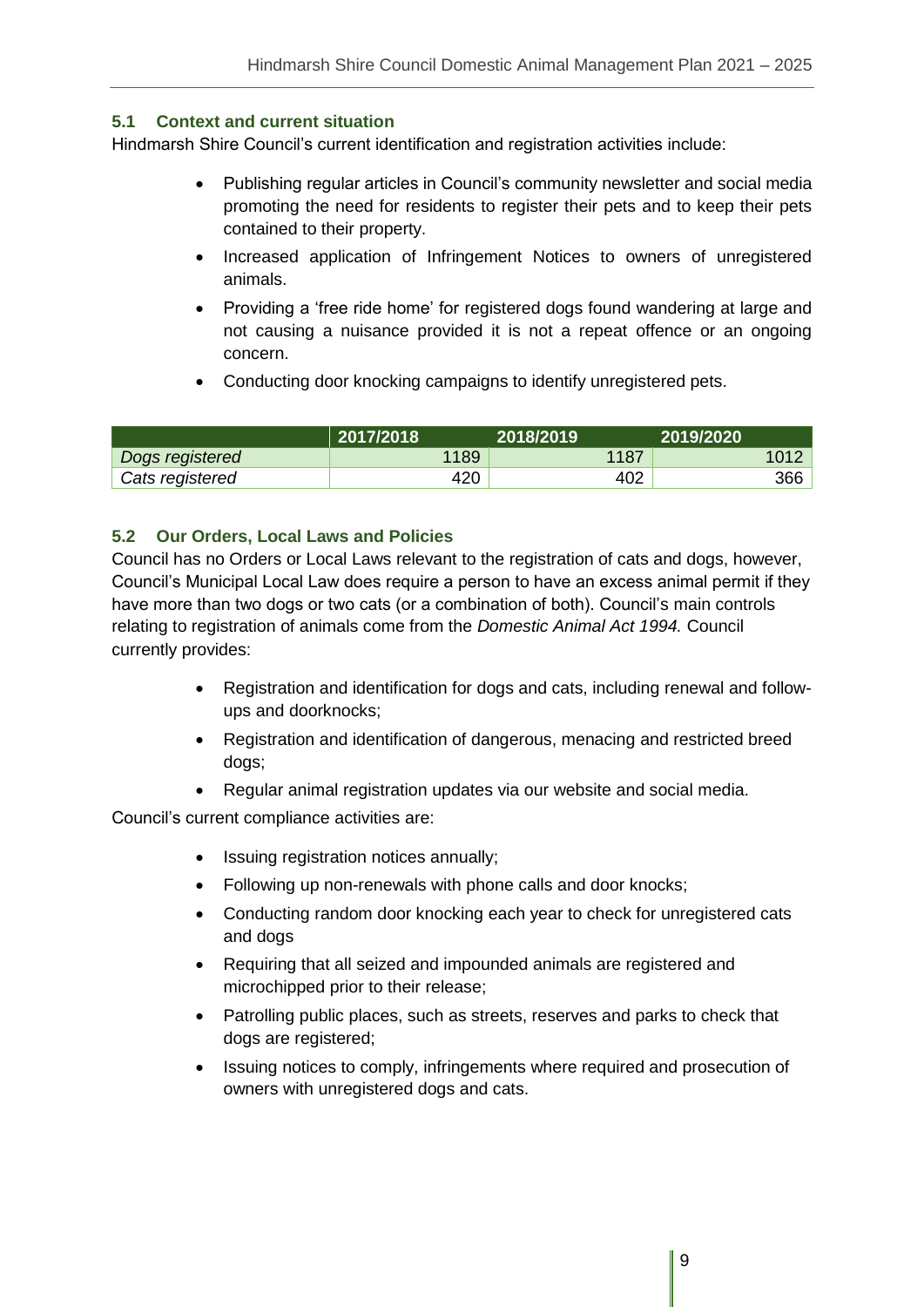| 5.3 | Our plan |
|-----|----------|
|     |          |

| Objective 1: Increase the number of dog and cat registrations by conducting door<br>knocks and educating residents in relation to their legislative obligations |                                                                                                       |                              |             |
|-----------------------------------------------------------------------------------------------------------------------------------------------------------------|-------------------------------------------------------------------------------------------------------|------------------------------|-------------|
| <b>ACTION</b>                                                                                                                                                   | <b>EVALUATION</b>                                                                                     | <b>WHO</b>                   | <b>WHEN</b> |
| Increase registration by<br>conducting annual door<br>knocks throughout the<br>municipality to ensure dogs<br>and cats are registered                           | Demonstrate increase in<br>numbers of pets registered<br>with Council following<br>annual door knocks | Local Law<br><b>Officers</b> | Annually    |
| Advertise pet registration<br>renewals - webpage, entry<br>points of Council and social<br>media posts                                                          | Increase in numbers of pets<br>registered with Council                                                | Local Law<br><b>Officers</b> | Annually    |

#### **6 NUISANCE**

Nuisance complaints received by Council are generally related to barking dogs, dogs at large, dog attacks and feral cats. This section outlines the programs and services in place to minimise the potential for dogs and cats to create a nuisance.

#### **6.1 Context and current situation**

Council's response to barking complaints is to encourage the complainant to discuss the problem with their neighbour. If this course of action fails, Council will inform the dog owner of the problem and provide them an opportunity to rectify it. Council employs investigation, negotiation, communication and education strategies to resolve most nuisance issues. If legal action is identified as being required, it is necessary for the complainant to become involved and provide much of the evidence.

Council provides a dog seizure and impoundment service to help prevent dogs found at large from being harmed or becoming a nuisance. Registered dogs found at large are returned to their owners who are informed of their obligation to keep their dog contained. Unregistered dogs at large are delivered to the pound and penalties applied.

Council has for many years made up to ten cat traps available for hire by residents. These traps are continually out for hire with on-going demand reflected in a waiting list of residents seeking to access the cat trapping program in order to alleviate their cat related problem.

#### **6.2 Our orders, local laws, Council policies and procedures**

Council's Municipal Local Law contains provisions to mitigate domestic animals causing a nuisance including:

- A person must obtain a permit if they wish to keep more than:
	- o Two (2) dogs over three (3) months of age; or
	- o Two (2) cats over three (3) months of age; or
	- $\circ$  Two (2) dogs over three (3) months of age and two (2) cats over three (3) months of age.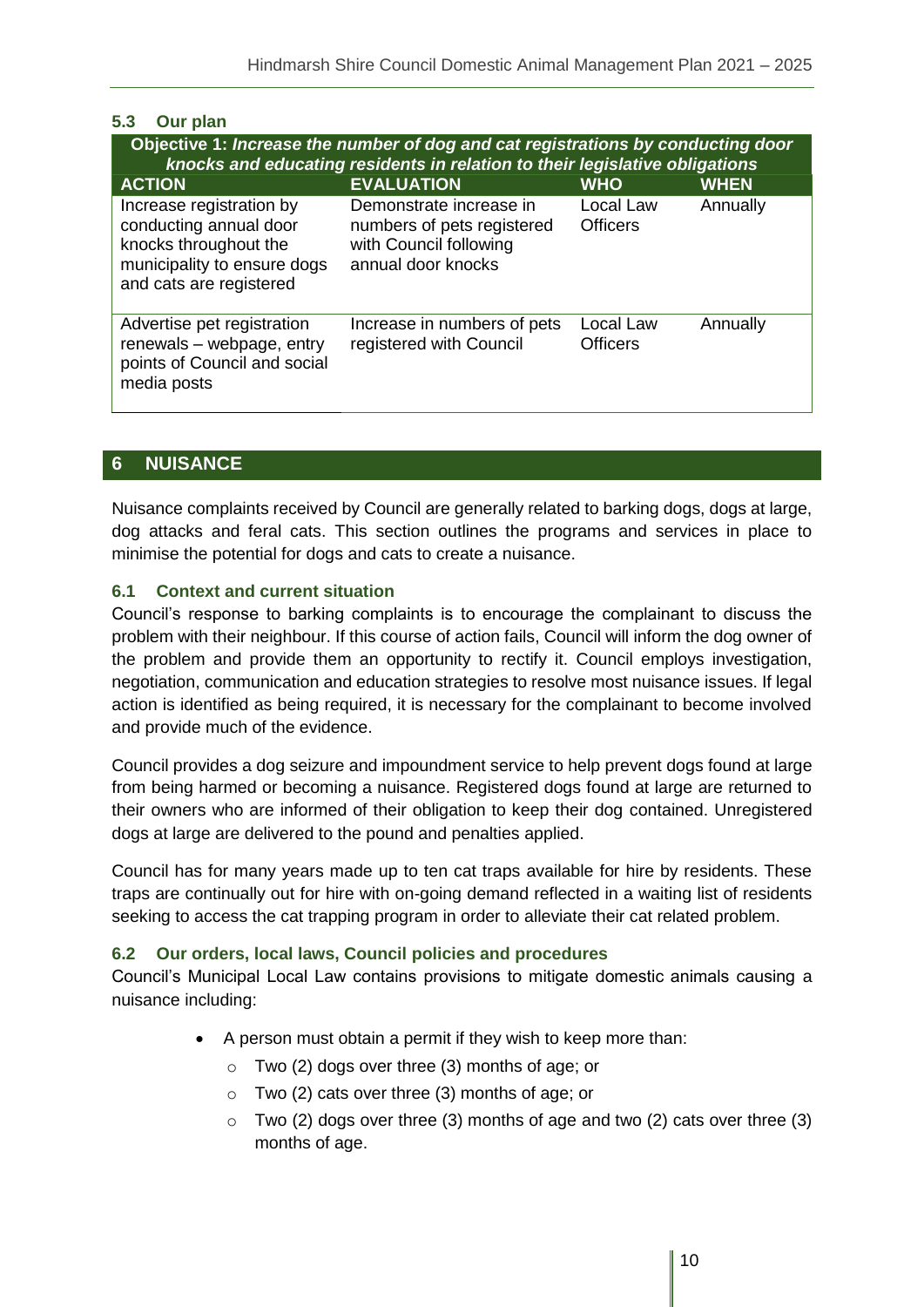- A person must not allow any dog or cat to be in or on any road, public place or Council land unless the dog or cat is under effective control.
- A person must not, in a residential area, release a dog or cat so as to enable that dog or cat to attack or endanger any person or animal.
- A person in charge of a dog that defecates in a public place must immediately remove the faeces.

Council responds effectively to nuisance complaints relating domestic animals.

#### **6.3 Our plan**

| <b>Objective 1: Reduce cat nuisance complaints</b>                                                                           |                                                          |                              |                      |
|------------------------------------------------------------------------------------------------------------------------------|----------------------------------------------------------|------------------------------|----------------------|
| <b>ACTION</b>                                                                                                                | <b>EVALUATION</b>                                        | <b>WHO</b>                   | <b>WHEN</b>          |
| Provide education material<br>about cat enclosures                                                                           | Increased use of cat<br>enclosures                       | Local Law<br><b>Officers</b> | <b>March 2022</b>    |
| Circulate safe Cat, Safe<br>Wildlife education material<br>throughout municipality<br>(Find out more:<br>www.safecat.org.au) | Less reports of<br>wandering/nuisance cats<br>per annum. | Local Law<br><b>Officers</b> | Annually in<br>March |

# **7 DOG ATTACKS**

Whilst the number of dog attacks is not high in the Hindmarsh Shire, managing them is a critical animal management role. This section outlines the programs, services and strategies Council has in place to minimise the risk of attacks by dogs on people and animals.

#### **7.1 Context and current situation**

All dogs are required to be confined to their property. This is a requirement under the Act and Council will continue to place importance on the need for dogs to be confined. Council will also continue to place importance on the need for cats to be confined. Council will encourage people to have their dogs and cats de-sexed. This can help to reduce aggressive tendencies.

Council believes the State Government's state-wide schools visitation program is an excellent means for educating children in how to behave around dogs.

Council currently investigates reported dog attacks and where a serious attack has been substantiated, endeavours to have the dog(s) responsibly euthanized. If an owner refuses to surrender a dog for euthanization, Council will investigate the matter with intention of prosecuting, provided there is adequate evidence to support a successful prosecution.

Infringements are issued for minor attacks and articles are routinely published in local media alerting residents to the potential consequences of allowing their dog to wander at large.

|                         | 2017/2018 | 2018/2019  | 2019/2020  |
|-------------------------|-----------|------------|------------|
| Number of declared dogs | menacing  | 1 menacing | 1 menacing |
| Number of prosecutions  |           |            |            |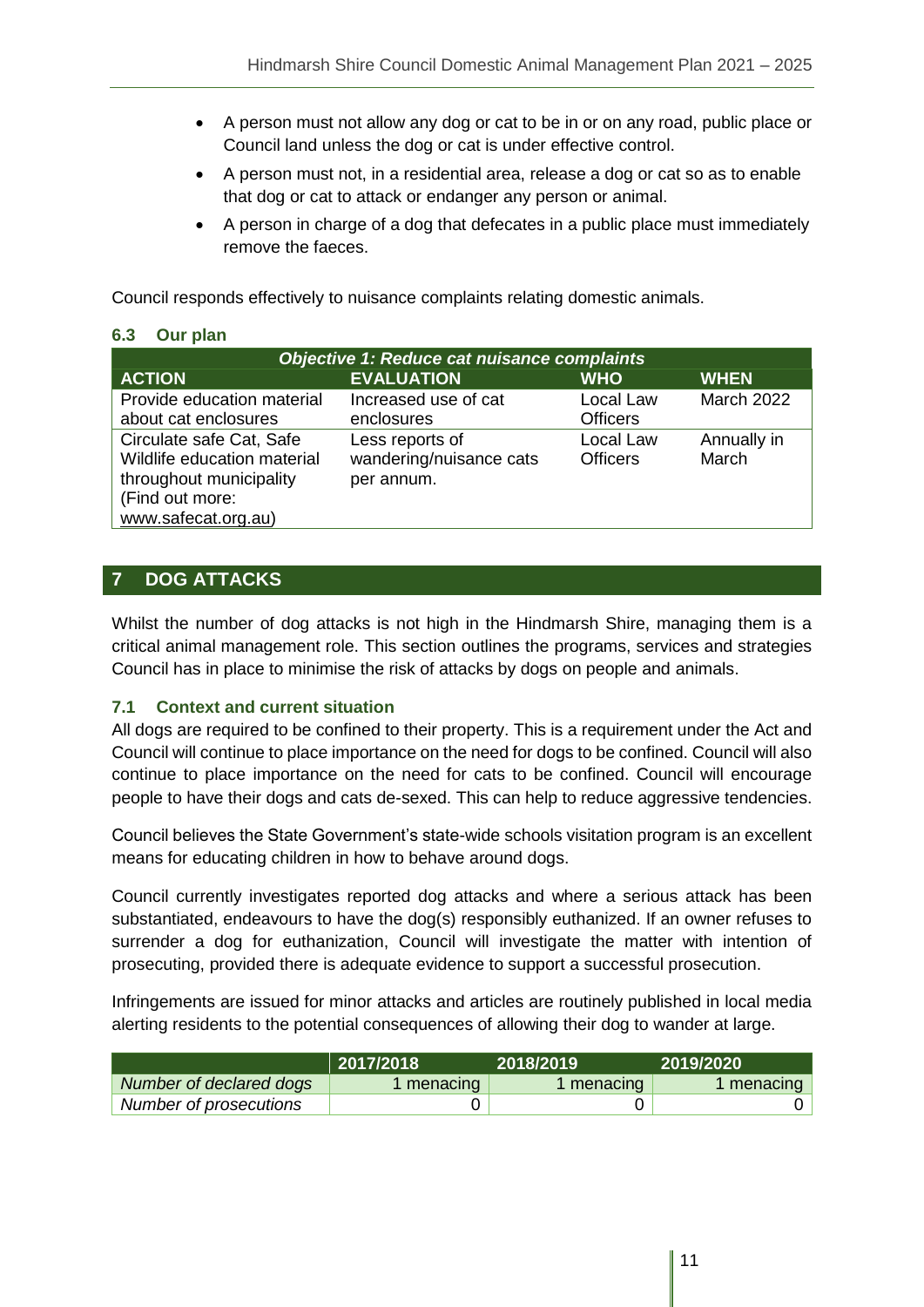# **7.2 Our orders, local laws, Council policies and procedures**

Council follows the requirements set out in the *Domestic Animal Act* 1994. Council's Municipal Local Law additionally provides that a person must not, in a residential area, release a dog or cat so as to enable that dog or cat to attack or endanger any person or animal.

Council has a Dog Attack Procedure which outlines the process that should be undertaken in the event of a Dog Attack.

#### **7.3 Our plan**

| Objective 1: increase reporting of dog attacks in the community                            |                                                                                                                                                                                                                                                                                                                                                             |                              |                  |  |  |
|--------------------------------------------------------------------------------------------|-------------------------------------------------------------------------------------------------------------------------------------------------------------------------------------------------------------------------------------------------------------------------------------------------------------------------------------------------------------|------------------------------|------------------|--|--|
| <b>ACTION</b>                                                                              | <b>EVALUATION</b>                                                                                                                                                                                                                                                                                                                                           | <b>WHO</b>                   | <b>WHEN</b>      |  |  |
| Improve public awareness<br>of what a dog attack is and<br>how to report it                | Evaluate this activity (and<br>overall objective) by<br>comparing number of dog<br>attacks reported to council<br>pre and post campaign.<br>Meet objective of increasing<br>reports by (number) %<br>Could also consider doing a<br>community survey to<br>measure awareness of dog<br>attacks and how to report<br>them, before and after the<br>campaign. | Local Law<br><b>Officers</b> | Ongoing          |  |  |
| Review Council's dog<br>attack procedure                                                   | Improve investigation<br>process                                                                                                                                                                                                                                                                                                                            | Management                   | October<br>2021  |  |  |
| Develop information pack<br>for owner of attacking dog<br>and owners of attacked<br>animal | Ensure dog attacks are<br>being reported                                                                                                                                                                                                                                                                                                                    | Local Law<br><b>Officers</b> | <b>July 2022</b> |  |  |

# **8 DANGEROUS, MENACING AND RESTRICTED BREED DOGS**

This section outlines how Council effectively identifies all dangerous dogs, menacing dogs and restricted breed dogs in the Shire and ensures those dogs are kept in a way which complies with the *Domestic Animal Act* 1994 and the regulations.

#### **8.1 Context and current situation**

Very few dogs are declared in Hindmarsh Shire Council as owners of dogs that are involved in serious attacks are encouraged to surrender their dog to council to be euthanised if the attack is proven.

Council's approach will continue to involve removing dangerous or restricted breed dogs with consent of owners from within the community. In any situation where an owner refuses to surrender their dog, Council will investigate the matter with a view to prosecute. Council will continue to respond to reports of Restricted Breed Dogs as per requirements of the Act.

#### **8.2 Our policies and procedures**

Dangerous, menacing and restricted breed dogs are controlled by the *Domestic Animal Act*  1994.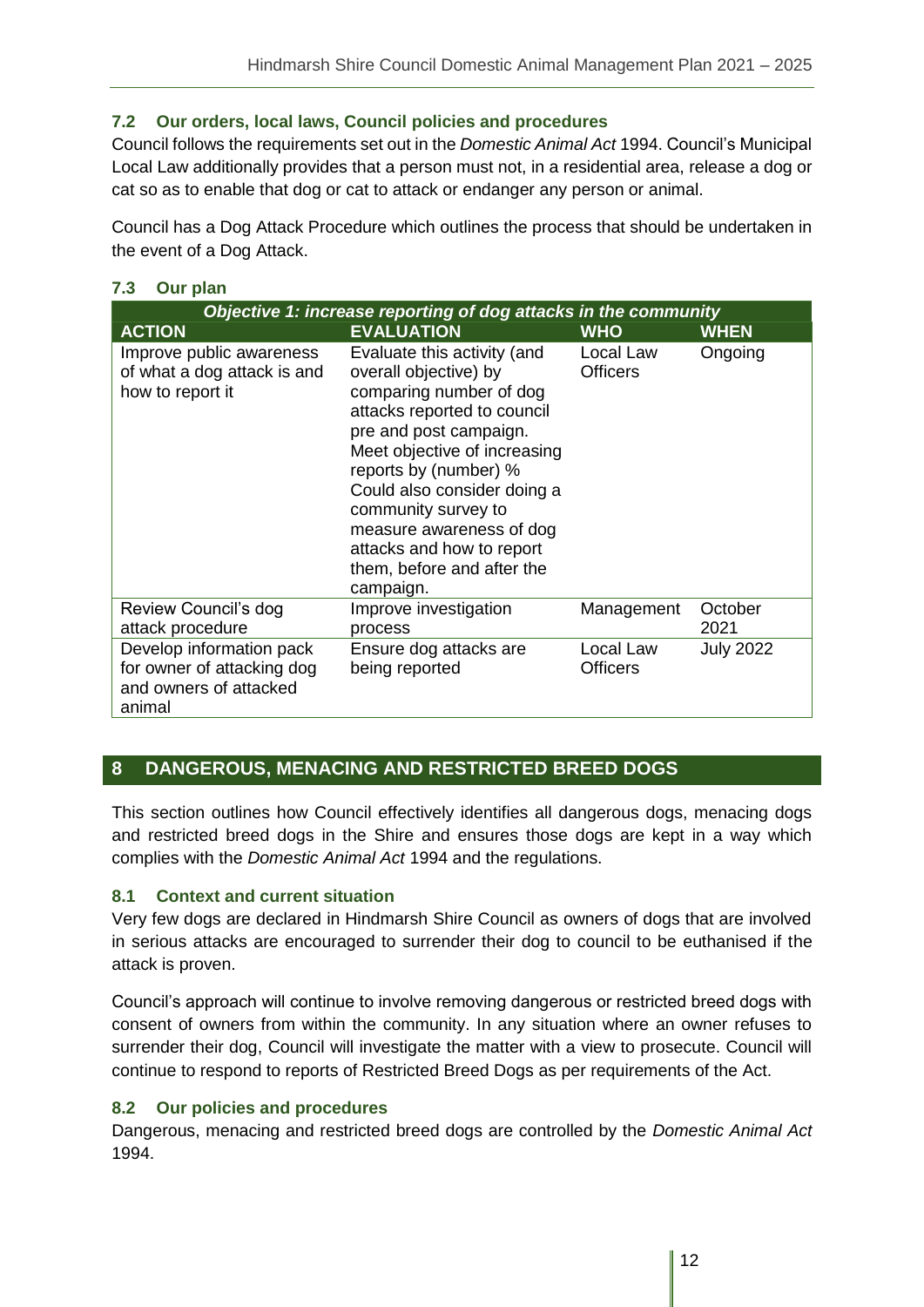Council provides the community with information regarding declared dogs. Council treats all dangerous, menacing and restricted breed dogs very seriously and undertakes the following compliance activities:

- Declaration of dogs in appropriate situations;
- Registration and identification of dangerous, menacing and restricted breed dogs; and
- Updating the declared dog database.

| Objective 1: Developing a policy to assist in deciding whether or not to declare a<br>dog dangerous, menacing or restricted breed dog provides assurance to local<br>residents the decision making is fair and nonbiased. |                                              |                              |                 |  |  |
|---------------------------------------------------------------------------------------------------------------------------------------------------------------------------------------------------------------------------|----------------------------------------------|------------------------------|-----------------|--|--|
| <b>ACTION</b>                                                                                                                                                                                                             | <b>EVALUATION</b>                            | <b>WHO</b>                   | <b>WHEN</b>     |  |  |
| Develop a policy to assist<br>decision making regarding<br>the declaration process                                                                                                                                        | Policy implemented                           | Management                   | October<br>2022 |  |  |
| Objective 2: Ensure declared dogs are compliant to relevant legislation and<br>regulations                                                                                                                                |                                              |                              |                 |  |  |
| <b>ACTION</b>                                                                                                                                                                                                             | <b>EVALUATION</b>                            | <b>WHO</b>                   | <b>WHEN</b>     |  |  |
| Conduct random property<br>inspections of declared<br>dogs to ensure compliance                                                                                                                                           | Compliance with declared<br>dog requirements | Local Law<br><b>Officers</b> | Ad hoc          |  |  |

# **9 DOMESTIC ANIMAL BUSINESSES**

This section outlines programs, services and strategies Council has in place or plans to have in pace to ensure that people comply with the Act, regulations and relevant legislation regarding domestic animal businesses.

#### **9.1 Context and current situation**

Hindmarsh Shire Council does not have many domestic animal businesses. However, Council does provides information and guidance to people who want to start a domestic animal business. There are approved Codes of Practice for the operation of breeding and rearing establishments, boarding establishments and shelters and pounds. Council ensures that relevant organisations are aware of and comply with the relevant code of practice.

#### **9.2 Current policies and procedures**

Domestic animal business registration is controlled by the *Domestic Animal Act* 1994.

#### **9.3 Our plan**

| Objective: identify and register all Domestic Animal Businesses in the municipality                                                                                                                                |                                                                    |                              |             |  |  |
|--------------------------------------------------------------------------------------------------------------------------------------------------------------------------------------------------------------------|--------------------------------------------------------------------|------------------------------|-------------|--|--|
| <b>ACTION</b>                                                                                                                                                                                                      | <b>EVALUATION</b>                                                  | <b>WHO</b>                   | <b>WHEN</b> |  |  |
| Identify all businesses that<br>should be registered DABs<br>in the municipality, including<br>businesses selling pets /<br>pet products / services in<br>the municipality. Follow up<br>to determine whether they | Compare number of<br>registered DABs before and<br>after activity. | Local Law<br><b>Officers</b> | Annually    |  |  |